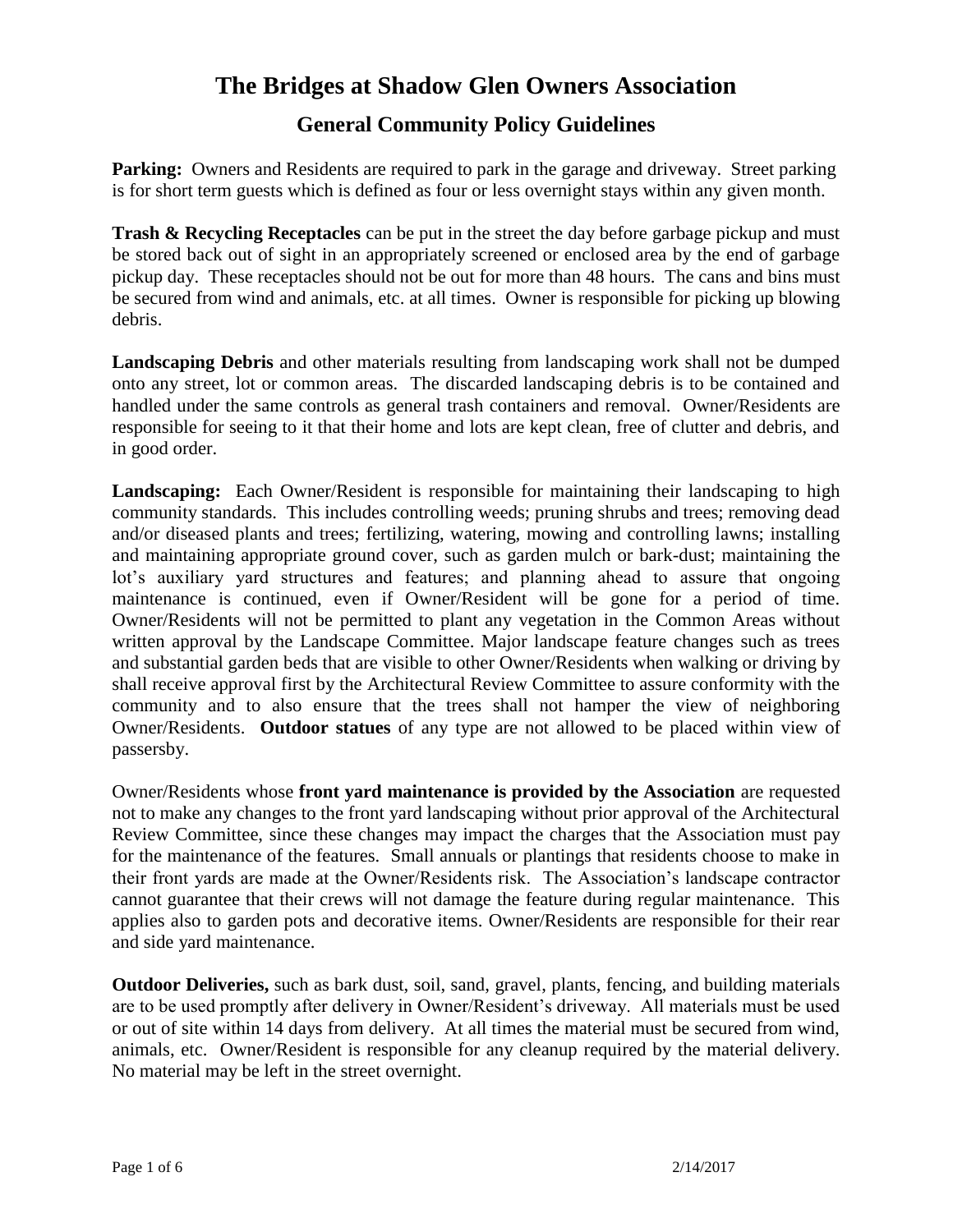**Soil stabilization and drainage control** must be maintained. Owner/Residents are responsible for using silt barriers, maintaining appropriate grades (i.e.: maintaining contour of slope, retaining walls that confine and control fill so that it does not encroach onto neighboring property, cuts that do not undermine adjoining land) and providing proper drainage and plant life to minimize soil erosion and to control water run-off.

**Storm Drains** shall be kept free from accumulated dirt, gravel, and debris; this may necessitate the use of bio-bags or other appropriate material if Owner/Resident is doing landscaping, construction, etc.

**Structures** are to be kept in good repair at all times. This includes painting and repairing buildings, maintaining roofs, fences, decks and concrete surfaces.

**Rain Gutters** may not be directed to neighboring property or common areas. If a problem does impact a neighbor's property, it is that impacted neighbor's duty to resolve the dispute directly with the responsible Owner/Resident. If erosion, slope, drainage, or fill impacts a common area, street, or drain, the Association may become involved up to and including involving governmental agencies and/or legal proceedings.

**Noise** is regulated by local governmental agencies. If noise emanating from any The Bridges at Shadow Glen lot is disturbing another Owner/Resident, the complaining neighbor should either contact the offending neighbor directly or contact the local law enforcement agency to file a complaint. Because noise related matters are subjective, it is difficult for the Association to become involved or take a stand, unless the noise related matter creates a problem for the Community at large.

**Garden Implements, tools, children's outdoor toys,** etc are to be placed out of sight when not in use.

**Newspaper/Bulletin Boxes**: Receptacles for the receipt of newspapers or bulletins are prohibited.

**Portable Basketball Hoops:** Portable basketball hoops are to remain portable. Hoops that are in good repair and sound condition may remain on the driveway between the dates of March 1st through October 31st each year. Hoops must be put away between November 1st and February 28th. At any time of year, if the hoop is not being used consistently and actively, it should be put away. Hoops are not to be placed over the sidewalk, on driveway aprons or on the front yard landscaping. When hoops are put away, they are to be stored behind the fence or in the garage, out of the view of passersby.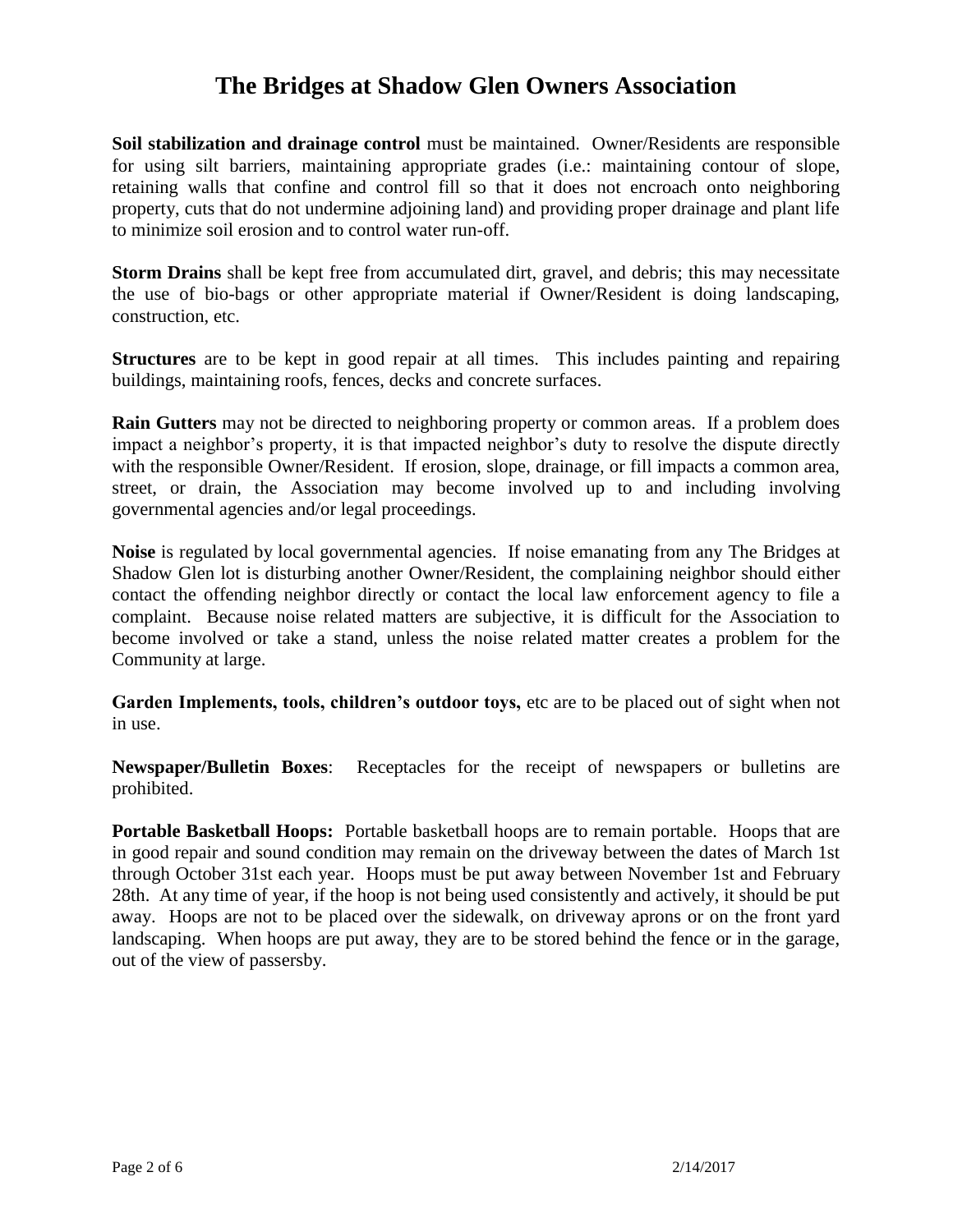#### **RV's, ATV's, Boats, Trailers, and Commercial Vehicles**

**Recreational Vehicles:** Except as may otherwise be provided in the rules and regulations of the Association, parking of boats, trailers, motorcycles, trucks, campers or other types of recreational vehicles or equipment on a Lot may occur under the following conditions:

a. In those common areas of the Association specifically designated for such parking by the Board of Directors (if any).

b. Within the confines of an enclosed garage or screened area on the Lot. The screened areas shall include screening from the front street, side yard and rear yard neighbors and street (if any). Screening shall consist of 6' approved fencing or such other type of visual barrier that has been approved in advance by the Architectural Review Committee. The recreational vehicles shall not project beyond the screened area, but may be partially visible above it.

c. Short-term parking for Class A Motor Homes, or other recreational vehicles or trailers with a length in excess of thirty (30) feet or a height in excess of thirteen (13) feet is permitted for a limited time frame of twenty-four (24) consecutive hours in the Lot driveway or on the street fronting the Lot for the purpose of loading/unloading and preparing for a trip. This permitted parking shall not occur more than twenty-four (24) times each calendar year.

d. Short-term parking for recreational vehicles or trailers with a length less than thirty (30) feet is permitted for a limited time frame of forty-eight (48) consecutive hours in the lot driveway or on the street fronting the Lot for the purpose of loading/unloading and preparing for a trip. This permitted parking shall not occur more than twenty-four (24) times each calendar year.

**Commercial Vehicles:** Commercial vehicles shall be those designated as such by the Oregon Department of Motor Vehicles, and is generally defined as a vehicle that will be operating at a gross vehicles weight rating or combination weight over 26,000 pounds. The definition also includes vehicles designed to transport 16 or more persons and vehicles designed to transport property for profit, regardless of weight. The parking of commercial vehicles within the community shall be prohibited except for those situations requiring such that have been approved by the Architectural Review Committee in advance or as follows:

a. Short-term parking of commercial vehicles as described above is permitted for a limited time frame of six (6) consecutive hours in the Lot driveway or on a street fronting the Lot for the purpose of vehicle owner providing service or delivery to Lot Owner or Resident.

b. Vehicles that are customarily driven as passenger vehicles but that have a company or business identification on them shall not be considered commercial vehicles.

c. The Board of Directors reserves the right to exclude the on-site parking of any commercial vehicle for being oversized or unsightly, as determined by the Board of Directors.

**Towing:** Any vehicle in violation of this Section can be towed or impounded as provided in Section 11.1 (c) of the CC&R's.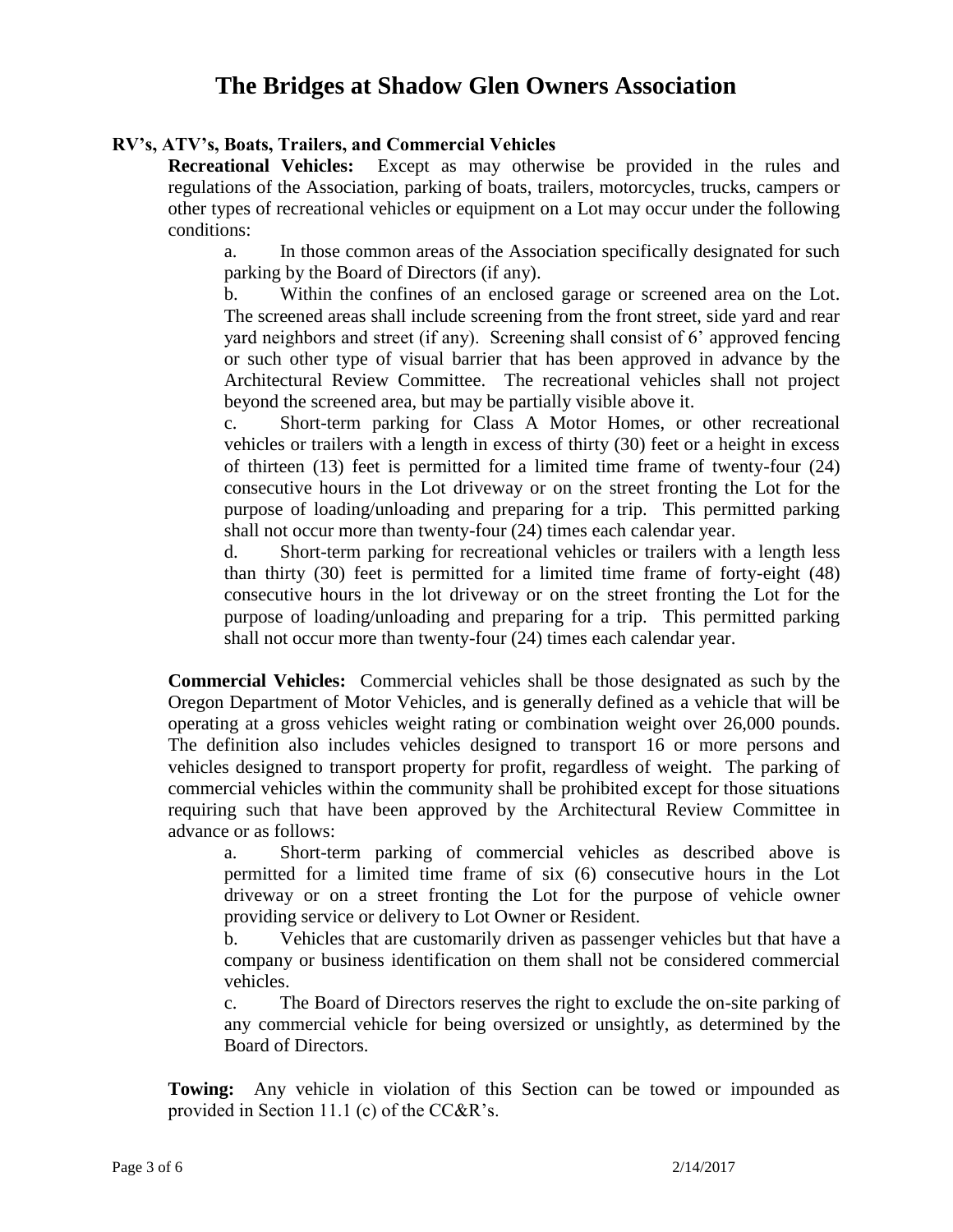**Flags and Decorations:** Holiday decorations may be displayed one-month prior and one month past the designated holiday as a general rule. Some flags and decorations may be considered inappropriate for the Community. If the Association receives strong negative comments the Owner/Resident displaying the items will be contacted and requested to remove them from community viewing.

 $\Box$ a.The flag of the United States of America is not considered a holiday or decoration flag. It must be on a pole designed for that purpose that is attached to the garage wing or post.

**Signs:** All signs are considered 'Short Term' signage and are to be used only during the construction or sale of a residential home or home site and must be removed upon occupancy or when the sale is complete.

a**. Size of Sign**: Preferred sign size is 18" X 24" and it must be suspended or attached from an approved signpost. Post must be 4 X 4 pressure treated lumber, painted black or white.

b. **Installation**: Each sign must be professionally constructed and installed. Signs are to be installed parallel to the front property line. Each sign must be installed on its own post. Signs are not permitted to be placed in windows or attached to fencing, trees or other structures. Temporary or external bracing is not permitted.

c. **Placement of Sign:** Each sign must be placed on the Owner's Lot only. Off-site signage is prohibited. The grade at the sign location may not be built up for the purpose of increasing the height of the sign. All signs must be placed so as not to cause additional cost to landscape maintenance. The sign must not obstruct 'clear vision'.

d. **Number of Signs permitted:** Signage is limited to one sign per dwelling, which may contain sale information, realtor and/or Owner information. Two signs will be allowed during the construction period only.

e. **Condition of Sign:** It is the Owner's responsibility to ensure that the sign maintains an appropriate, neat, plumbed appearance at all times. It is the Owner's responsibility to straighten and maintain signs as needed or to remove signs that are not maintained or do not comply. Owners will be notified to remove such signs and must do so within 48 hours. Failure to do so will result in a fine of \$25 per day until the sign is removed.

f. **Improper Signs:** Temporary 'push-in' signs are not permitted. "For Rent" or "For Lease" signs are prohibited. Owners will be notified to remove such signs and must do so within 48 hours. Failure to do so will result in a fine of \$25 per day until the sign is removed.

g. **Directional and Informational Signs:** Open House signs may be displayed during the actual hours of the open house only. **Garage Sale** signs, personal signs, announcements, and other display materials must be removed at the end of the function.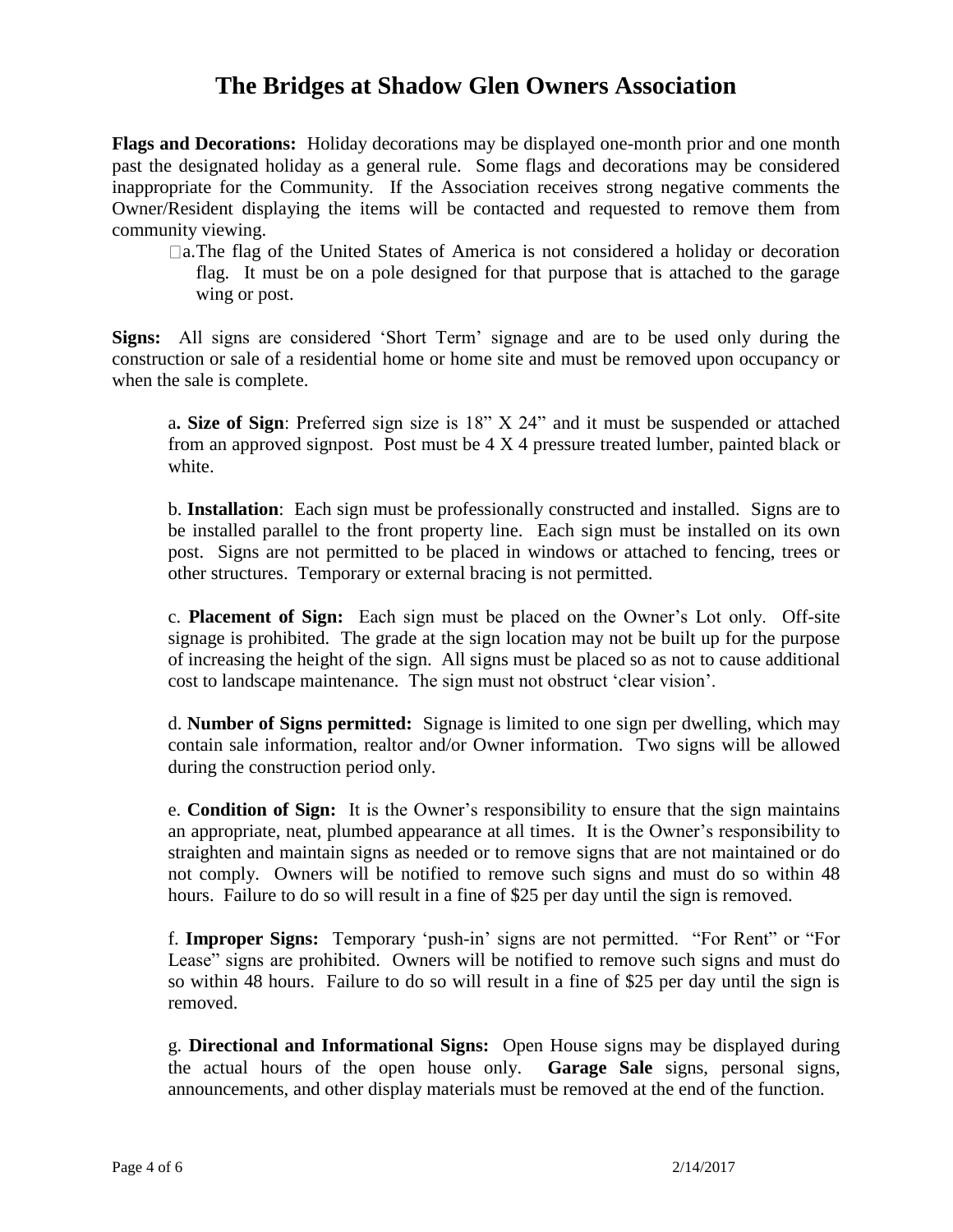h. **Commercial signs** are not permitted in the community. No signage is to be placed in residence windows, with the exception of Neighborhood Watch, Home Security, Pet Safety and Block Home Signs.

i**. Political Signs**: Political signs may be placed on Owner's Lot only not more than thirty (30) days prior to an official election, but must be removed within three (3) days after the election.

j. **Sign Rule Exceptions and Removal:** Requests for exceptions to the Sign Rules may be submitted in writing to the Association for review and consideration on a case-by-case basis. The Association reserves the right to remove unauthorized signs without notice and/or require the Owner/Resident to remove the sign.

**Domestic Household Pets:** Pet Owners are responsible for knowing and obeying local leash laws regarding their pet, and cleaning up after their pets. Some animals (i.e. dogs) are required to be restrained with a leash, tether or other physical control device any time they are on public property. On private property, some animals are required to be restrained in a manner that physically prevents the animal from leaving that property. Pets are not permitted to be a nuisance to neighbors and the community. The city and county also have noise ordinances relating to animal noise. Owners of barking dogs are responsible for keeping their pets from disturbing the surrounding neighbors.

**Vehicles in Disrepair:** No Owner/Resident shall permit any vehicle, which is in an extreme state of disrepair to be abandoned or to remain parked for a period in excess of forty-eight (48) hours on the Owner/Resident's Lot (unless screened from view); on the Common Area, or on any street a vehicle shall be deemed in an "extreme state of disrepair" when the Board of Directors reasonably determines that its presence offends the occupants of the area due to its appearance or continued inoperability. If any Owner/Resident fails to remove such vehicle within five (5) days following the date on which the Association mails notice to him, the Association may have the vehicle removed from the property and charge the expense of such removal to the Owner/Resident.

### **Energy Conservation/Generation Equipment**

### **Requirement**

a. An application to and approval from the ARC are required for the installation of energy conservation/generation equipment, including but not limited to solar panels, solar hot water heaters and parabolic mirrors.

 Exception: Solar tubes of 14" diameter or less may be installed without submitting an application to the ARC. See subparagraph 4. below

b. All installation will be done in a professional manner and in accordance with all applicable building codes.

c. As new technology becomes available, the Board and/or the ARC will investigate its appropriateness before any approval is given.

### **Standards**

a. The installation of energy conservation/generation equipment will be reviewed and approved on a case-by-case basis.